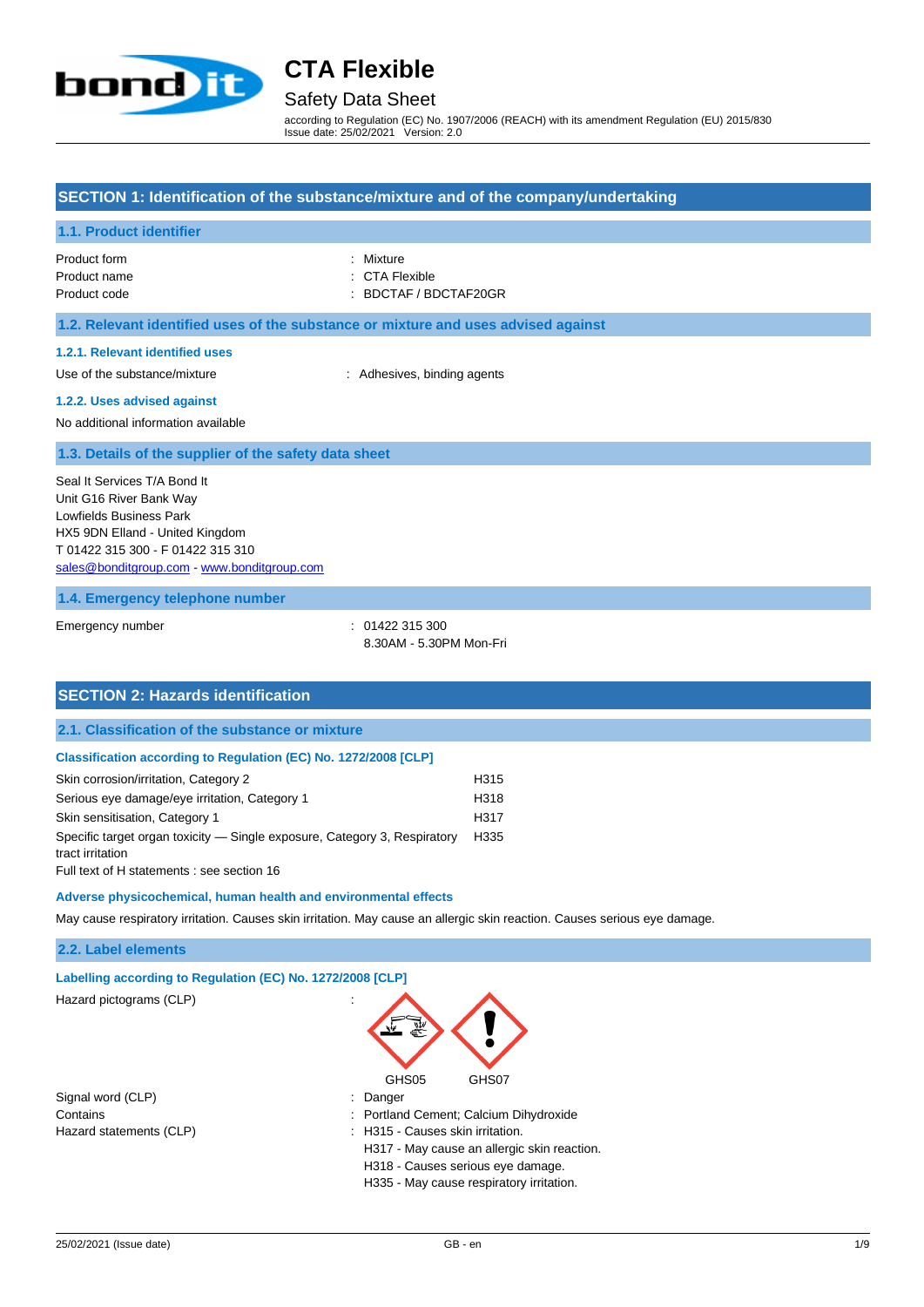### Safety Data Sheet

according to Regulation (EC) No. 1907/2006 (REACH) with its amendment Regulation (EU) 2015/830

| Precautionary statements (CLP) | : P261 - Avoid breathing dust.                                                                          |
|--------------------------------|---------------------------------------------------------------------------------------------------------|
|                                | P264 - Wash hands thoroughly after handling.                                                            |
|                                | P280 - Wear protective gloves/protective clothing/eye protection/face protection/hearing<br>protection. |
|                                | P305+P351+P338+P310 - IF IN EYES: Rinse cautiously with water for several minutes.                      |
|                                | Remove contact lenses, if present and easy to do. Continue rinsing. Immediately call a<br>doctor.       |
|                                | P312 - Call a doctor if you feel unwell.                                                                |
|                                | P321 - Specific treatment (see supplemental first aid instruction on this label).                       |

#### **2.3. Other hazards**

No additional information available

### **SECTION 3: Composition/information on ingredients**

#### **3.1. Substances**

#### Not applicable

#### **3.2. Mixtures**

| <b>Name</b>            | <b>Product identifier</b>                  | $\frac{9}{6}$    | <b>Classification according to</b><br><b>Regulation (EC) No.</b><br>1272/2008 [CLP] |
|------------------------|--------------------------------------------|------------------|-------------------------------------------------------------------------------------|
| <b>Portland Cement</b> | (CAS-No.) 65997-15-1<br>(EC-No.) 266-043-4 | $\geq 10 - < 30$ | Skin Irrit. 2, H315<br>Eye Dam. 1, H318<br>Skin Sens. 1B, H317<br>STOT SE 3, H335   |
| Calcium Dihydroxide    | (CAS-No.) 1305-62-0<br>(EC-No.) 215-137-3  | $\geq 1 - < 10$  | Skin Irrit. 2, H315<br>Eye Dam. 1, H318<br>STOT SE 3, H335                          |

## Full text of H-statements: see section 16

### **SECTION 4: First aid measures**

| 4.1. Description of first aid measures                           |                                                                                                                                                         |
|------------------------------------------------------------------|---------------------------------------------------------------------------------------------------------------------------------------------------------|
| First-aid measures general                                       | : Call a poison center or a doctor if you feel unwell.                                                                                                  |
| First-aid measures after inhalation                              | : Remove person to fresh air and keep comfortable for breathing. Call a poison center or a<br>doctor if you feel unwell.                                |
| First-aid measures after skin contact                            | : Wash skin with plenty of water. Take off contaminated clothing. If skin irritation or rash<br>occurs: Get medical advice/attention.                   |
| First-aid measures after eye contact                             | : Rinse cautiously with water for several minutes. Remove contact lenses, if present and easy<br>to do. Continue rinsing. Call a physician immediately. |
| First-aid measures after ingestion                               | : Call a poison center or a doctor if you feel unwell.                                                                                                  |
| 4.2. Most important symptoms and effects, both acute and delayed |                                                                                                                                                         |
| Symptoms/effects after inhalation                                | : May cause respiratory irritation.                                                                                                                     |
| Symptoms/effects after skin contact                              | : Irritation. May cause an allergic skin reaction.                                                                                                      |
| Symptoms/effects after eye contact                               | : Serious damage to eyes.                                                                                                                               |

**4.3. Indication of any immediate medical attention and special treatment needed**

Treat symptomatically.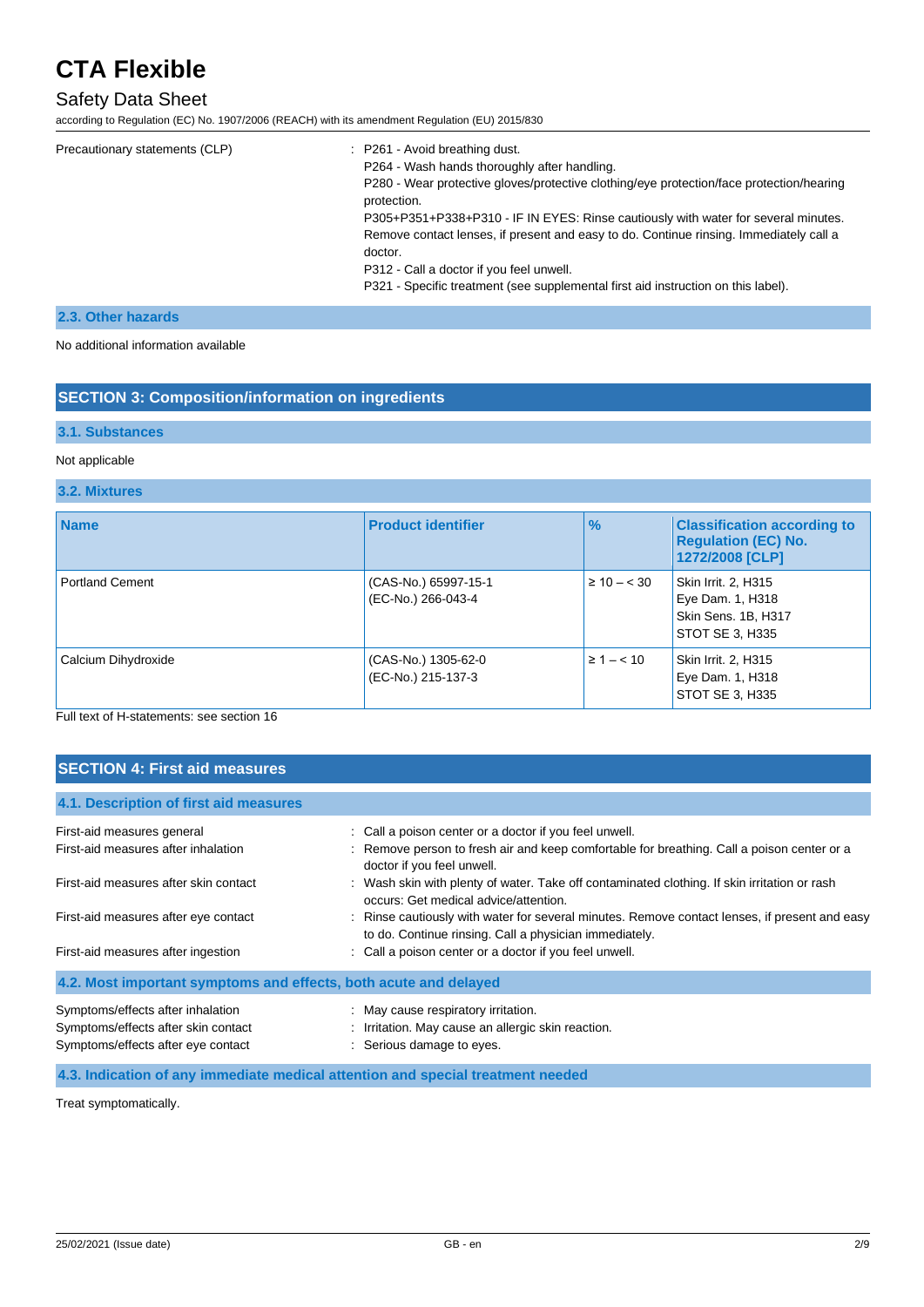## Safety Data Sheet

according to Regulation (EC) No. 1907/2006 (REACH) with its amendment Regulation (EU) 2015/830

| <b>SECTION 5: Firefighting measures</b>                    |                                                                                                                                             |
|------------------------------------------------------------|---------------------------------------------------------------------------------------------------------------------------------------------|
|                                                            |                                                                                                                                             |
| 5.1. Extinguishing media                                   |                                                                                                                                             |
| Suitable extinguishing media                               | : Water spray. Dry powder. Foam.                                                                                                            |
| 5.2. Special hazards arising from the substance or mixture |                                                                                                                                             |
| Hazardous decomposition products in case of fire           | : Toxic fumes may be released.                                                                                                              |
| 5.3. Advice for firefighters                               |                                                                                                                                             |
| Protection during firefighting                             | : Do not attempt to take action without suitable protective equipment. Self-contained<br>breathing apparatus. Complete protective clothing. |

| <b>SECTION 6: Accidental release measures</b>                            |                                                                                                                                                                |  |
|--------------------------------------------------------------------------|----------------------------------------------------------------------------------------------------------------------------------------------------------------|--|
| 6.1. Personal precautions, protective equipment and emergency procedures |                                                                                                                                                                |  |
| 6.1.1. For non-emergency personnel                                       |                                                                                                                                                                |  |
| Emergency procedures                                                     | Ventilate spillage area. Avoid breathing dust/fume/gas/mist/vapours/spray. Avoid contact<br>with skin and eyes.                                                |  |
| 6.1.2. For emergency responders                                          |                                                                                                                                                                |  |
| Protective equipment                                                     | : Do not attempt to take action without suitable protective equipment. For further information<br>refer to section 8: "Exposure controls/personal protection". |  |
| <b>6.2. Environmental precautions</b>                                    |                                                                                                                                                                |  |
| Avoid release to the environment.                                        |                                                                                                                                                                |  |
| 6.3. Methods and material for containment and cleaning up                |                                                                                                                                                                |  |
| Methods for cleaning up<br>Other information                             | : Mechanically recover the product.<br>: Dispose of materials or solid residues at an authorized site.                                                         |  |

**6.4. Reference to other sections**

For further information refer to section 13.

| <b>SECTION 7: Handling and storage</b>                            |                                                                                                                                                                                                                                                                                                                                                                                                              |
|-------------------------------------------------------------------|--------------------------------------------------------------------------------------------------------------------------------------------------------------------------------------------------------------------------------------------------------------------------------------------------------------------------------------------------------------------------------------------------------------|
| 7.1. Precautions for safe handling                                |                                                                                                                                                                                                                                                                                                                                                                                                              |
| Precautions for safe handling<br>Hygiene measures                 | : Use only outdoors or in a well-ventilated area. Avoid breathing<br>dust/fume/gas/mist/vapours/spray. Avoid contact with skin and eyes. Wear personal<br>protective equipment.<br>: Wash contaminated clothing before reuse. Contaminated work clothing should not be<br>allowed out of the workplace. Do not eat, drink or smoke when using this product. Always<br>wash hands after handling the product. |
| 7.2. Conditions for safe storage, including any incompatibilities |                                                                                                                                                                                                                                                                                                                                                                                                              |
| Storage conditions                                                | : Store locked up. Store in a well-ventilated place. Keep container tightly closed. Keep cool.                                                                                                                                                                                                                                                                                                               |

**7.3. Specific end use(s)**

Adhesives, binding agents.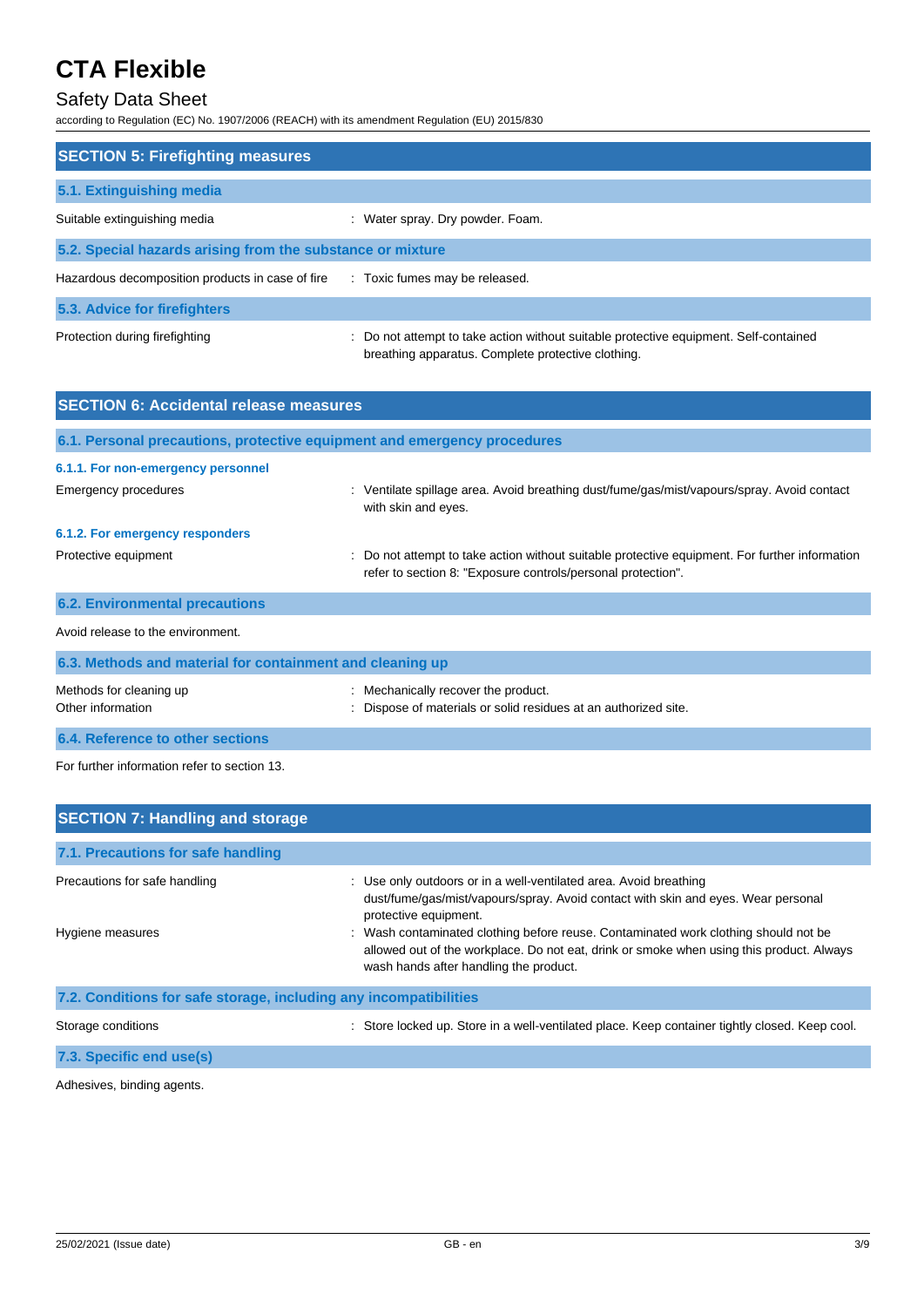### Safety Data Sheet

according to Regulation (EC) No. 1907/2006 (REACH) with its amendment Regulation (EU) 2015/830

| <b>SECTION 8: Exposure controls/personal protection</b>                         |                                     |
|---------------------------------------------------------------------------------|-------------------------------------|
| 8.1. Control parameters                                                         |                                     |
| 8.1.1 National occupational exposure and biological limit values                |                                     |
| Portland Cement (65997-15-1)                                                    |                                     |
| <b>United Kingdom - Occupational Exposure Limits</b>                            |                                     |
| WEL TWA (OEL TWA) [1]                                                           | 10 mg/m <sup>3</sup> inhalable dust |
| 8.1.2. Recommended monitoring procedures<br>No additional information available |                                     |

#### **8.1.3. Air contaminants formed**

No additional information available

#### **8.1.4. DNEL and PNEC**

No additional information available

#### **8.1.5. Control banding**

No additional information available

**8.2. Exposure controls**

#### **8.2.1. Appropriate engineering controls**

#### **Appropriate engineering controls:**

Ensure good ventilation of the work station.

#### **8.2.2. Personal protection equipment**

**Personal protective equipment symbol(s):**



#### **8.2.2.1. Eye and face protection**

| Eye protection: |  |
|-----------------|--|
| Safety glasses  |  |

#### **8.2.2.2. Skin protection**

#### **Skin and body protection:**

Wear suitable protective clothing

| Hand protection:  |  |
|-------------------|--|
| Protective gloves |  |

#### **8.2.2.3. Respiratory protection**

#### **Respiratory protection:**

In case of insufficient ventilation, wear suitable respiratory equipment

#### **8.2.2.4. Thermal hazards**

No additional information available

#### **8.2.3. Environmental exposure controls**

#### **Environmental exposure controls:**

Avoid release to the environment.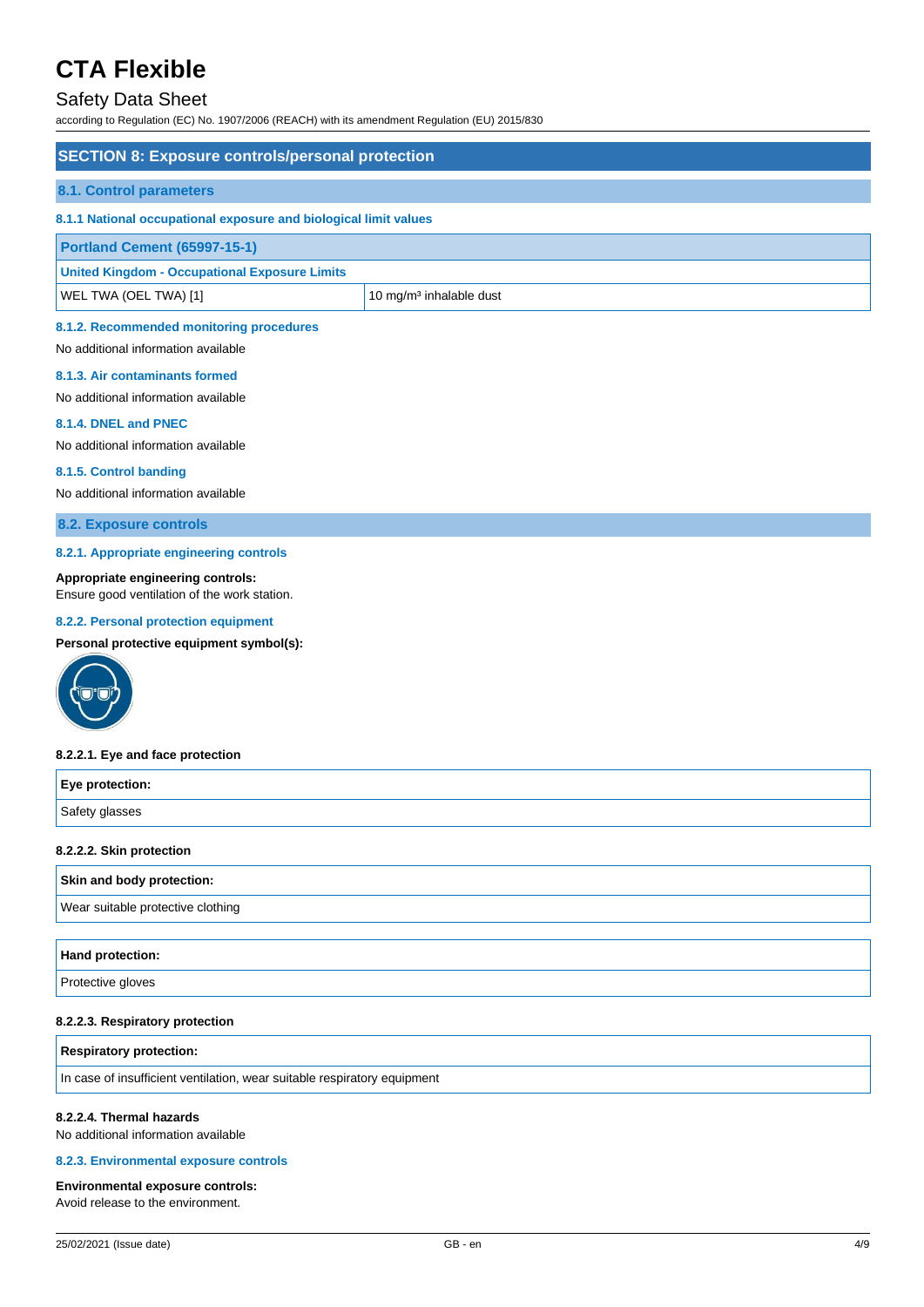### Safety Data Sheet

according to Regulation (EC) No. 1907/2006 (REACH) with its amendment Regulation (EU) 2015/830

| <b>SECTION 9: Physical and chemical properties</b>         |                                     |  |
|------------------------------------------------------------|-------------------------------------|--|
| 9.1. Information on basic physical and chemical properties |                                     |  |
| Physical state                                             | Solid                               |  |
| Colour                                                     | White (BDCTAF) or Grey (BDCTAF20GR) |  |
| Odour                                                      | slight.                             |  |
| Odour threshold                                            | No data available                   |  |
| pН                                                         | No data available                   |  |
| Relative evaporation rate (butylacetate=1)                 | No data available                   |  |
| Melting point                                              | No data available                   |  |
| Freezing point                                             | Not applicable                      |  |
| Boiling point                                              | No data available                   |  |
| Flash point                                                | Not applicable                      |  |
| Auto-ignition temperature                                  | Not applicable                      |  |
| Decomposition temperature                                  | No data available                   |  |
| Flammability (solid, gas)                                  | Non flammable.                      |  |
| Vapour pressure                                            | No data available                   |  |
| Relative vapour density at 20 °C                           | No data available                   |  |
| Relative density                                           | No data available                   |  |
| Solubility                                                 | No data available                   |  |
| Partition coefficient n-octanol/water (Log Pow)            | No data available                   |  |
| Viscosity, kinematic                                       | Not applicable                      |  |
| Viscosity, dynamic                                         | No data available                   |  |
| <b>Explosive properties</b>                                | No data available                   |  |
| Oxidising properties                                       | No data available                   |  |

Explosive limits **Explosive Limits Explosive Limits Explosive Limits Explosive Limits Explosive Limits EXPLOSIVE 2019** 

#### **9.2. Other information**

No additional information available

### **SECTION 10: Stability and reactivity**

#### **10.1. Reactivity**

The product is non-reactive under normal conditions of use, storage and transport.

#### **10.2. Chemical stability**

Stable under normal conditions.

**10.3. Possibility of hazardous reactions**

No dangerous reactions known under normal conditions of use.

**10.4. Conditions to avoid**

None under recommended storage and handling conditions (see section 7).

**10.5. Incompatible materials**

No additional information available

**10.6. Hazardous decomposition products**

Under normal conditions of storage and use, hazardous decomposition products should not be produced.

| <b>SECTION 11: Toxicological information</b>                                    |                                                          |  |
|---------------------------------------------------------------------------------|----------------------------------------------------------|--|
| 11.1 Information on toxicological effects                                       |                                                          |  |
| Acute toxicity (oral)<br>Acute toxicity (dermal)<br>Acute toxicity (inhalation) | : Not classified<br>: Not classified<br>: Not classified |  |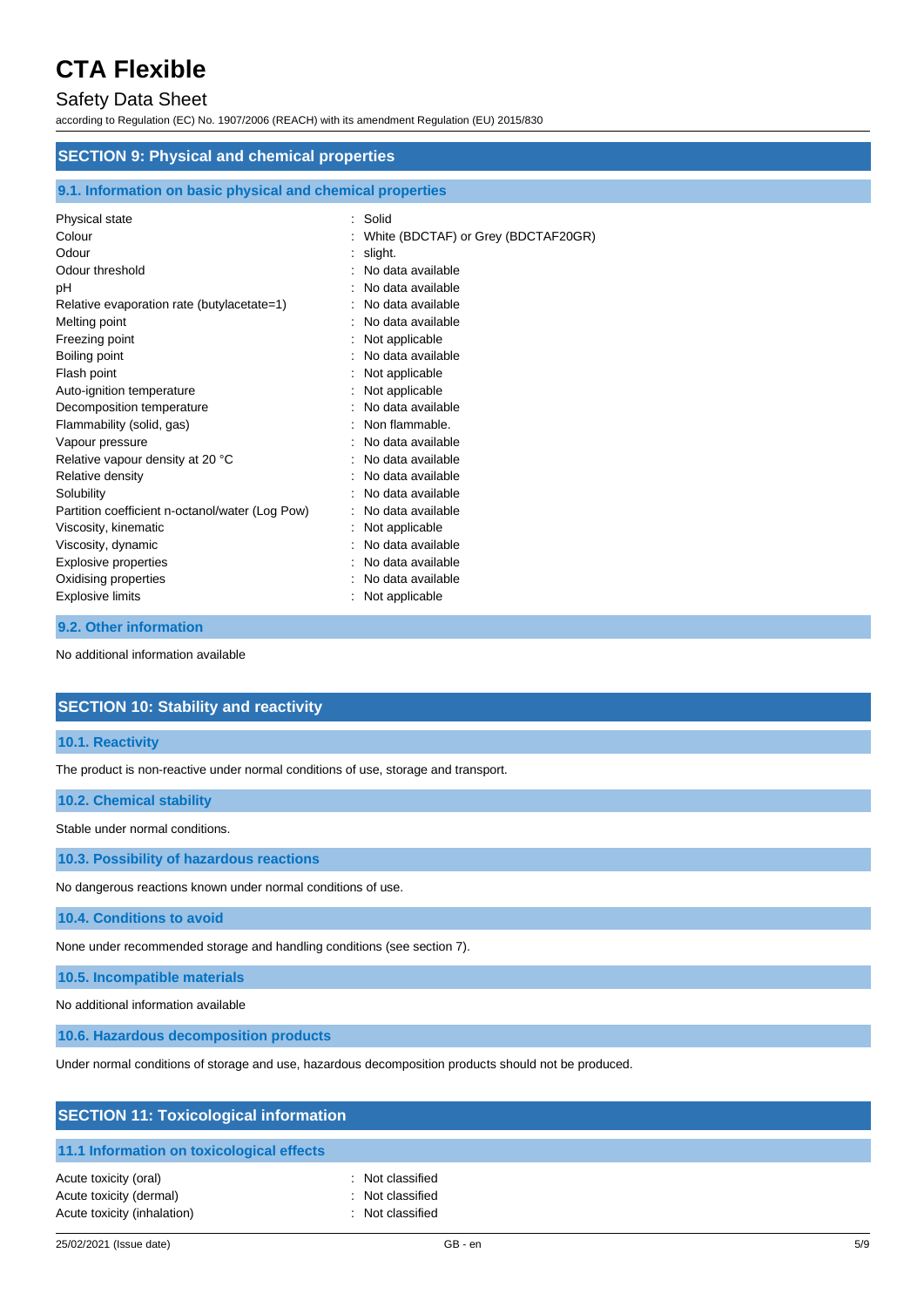## Safety Data Sheet

according to Regulation (EC) No. 1907/2006 (REACH) with its amendment Regulation (EU) 2015/830

| Skin corrosion/irritation           | : Causes skin irritation.              |
|-------------------------------------|----------------------------------------|
| Serious eye damage/irritation       | : Causes serious eye damage.           |
| Respiratory or skin sensitisation   | : May cause an allergic skin reaction. |
| Germ cell mutagenicity              | : Not classified                       |
| Carcinogenicity                     | : Not classified                       |
| Reproductive toxicity<br>۰.         | Not classified                         |
| STOT-single exposure                | : May cause respiratory irritation.    |
| <b>Portland Cement (65997-15-1)</b> |                                        |
| STOT-single exposure                | May cause respiratory irritation.      |

| Calcium Dihydroxide (1305-62-0) |                                   |  |
|---------------------------------|-----------------------------------|--|
| STOT-single exposure            | May cause respiratory irritation. |  |
| STOT-repeated exposure          | : Not classified                  |  |
| Aspiration hazard               | : Not classified                  |  |
| <b>CTA Flexible</b>             |                                   |  |
| Viscosity, kinematic            | Not applicable                    |  |

| <b>SECTION 12: Ecological information</b>                                                                                                                                  |                                                                                                                                                                  |
|----------------------------------------------------------------------------------------------------------------------------------------------------------------------------|------------------------------------------------------------------------------------------------------------------------------------------------------------------|
| 12.1. Toxicity                                                                                                                                                             |                                                                                                                                                                  |
| Ecology - general<br>Hazardous to the aquatic environment, short-term<br>(acute)<br>Hazardous to the aquatic environment, long-term<br>(chronic)<br>Not rapidly degradable | The product is not considered harmful to aquatic organisms nor to cause long-term adverse<br>effects in the environment.<br>: Not classified<br>: Not classified |
| 12.2. Persistence and degradability                                                                                                                                        |                                                                                                                                                                  |
| No additional information available                                                                                                                                        |                                                                                                                                                                  |
| 12.3. Bioaccumulative potential                                                                                                                                            |                                                                                                                                                                  |
| No additional information available                                                                                                                                        |                                                                                                                                                                  |
| 12.4. Mobility in soil                                                                                                                                                     |                                                                                                                                                                  |
| No additional information available                                                                                                                                        |                                                                                                                                                                  |
| 12.5. Results of PBT and vPvB assessment                                                                                                                                   |                                                                                                                                                                  |
| No additional information available                                                                                                                                        |                                                                                                                                                                  |
| 12.6. Other adverse effects                                                                                                                                                |                                                                                                                                                                  |
| No additional information available                                                                                                                                        |                                                                                                                                                                  |
| <b>SECTION 13: Disposal considerations</b>                                                                                                                                 |                                                                                                                                                                  |

**13.1. Waste treatment methods**

Waste treatment methods : Dispose of contents/container in accordance with licensed collector's sorting instructions.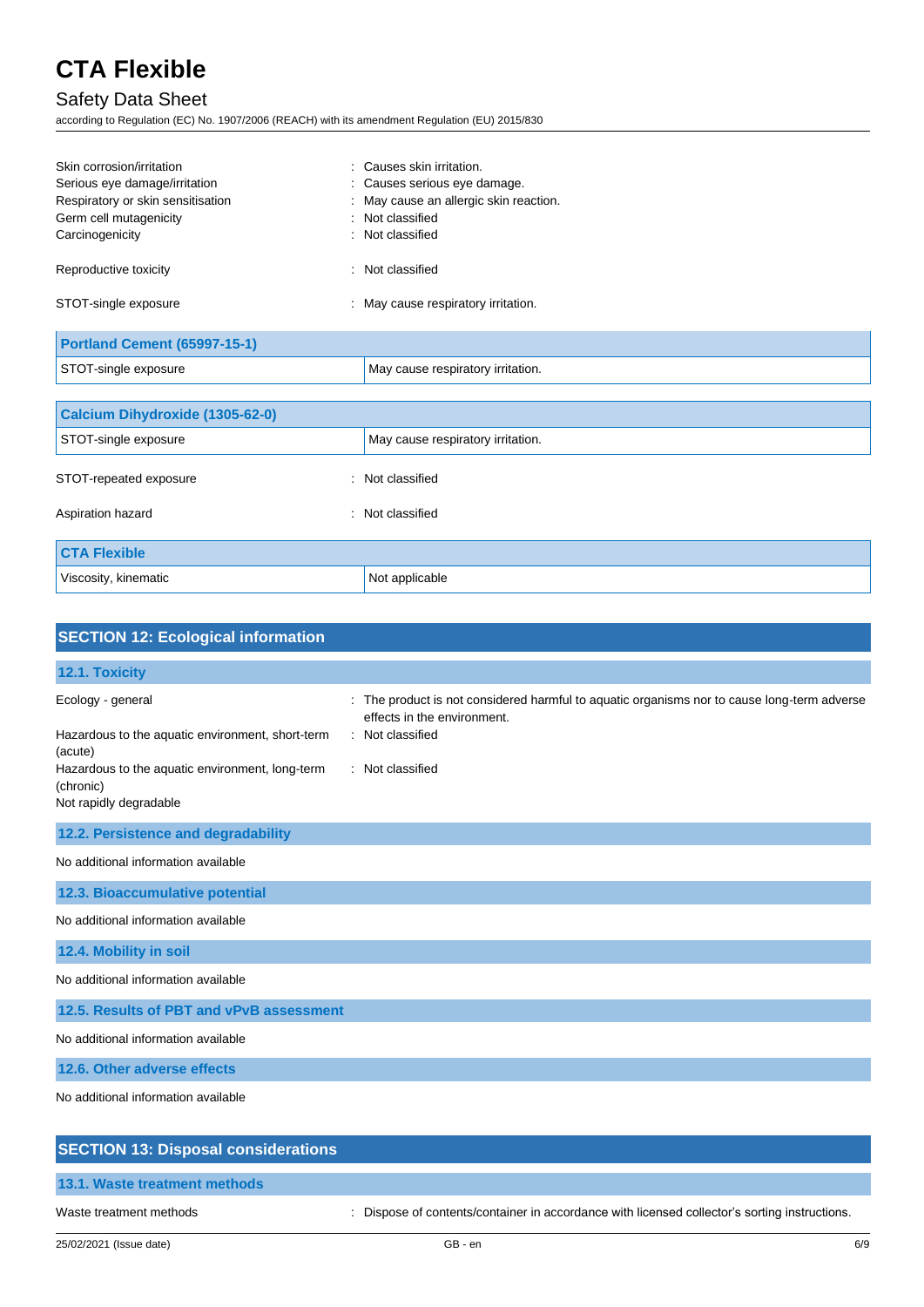### Safety Data Sheet

according to Regulation (EC) No. 1907/2006 (REACH) with its amendment Regulation (EU) 2015/830

| <b>SECTION 14: Transport information</b>         |                |                |                |                |
|--------------------------------------------------|----------------|----------------|----------------|----------------|
| In accordance with ADR / IMDG / IATA / ADN / RID |                |                |                |                |
| <b>ADR</b>                                       | <b>IMDG</b>    | <b>IATA</b>    | <b>ADN</b>     | <b>RID</b>     |
| 14.1. UN number                                  |                |                |                |                |
| Not applicable                                   | Not applicable | Not applicable | Not applicable | Not applicable |
| 14.2. UN proper shipping name                    |                |                |                |                |
| Not applicable                                   | Not applicable | Not applicable | Not applicable | Not applicable |
| 14.3. Transport hazard class(es)                 |                |                |                |                |
| Not applicable                                   | Not applicable | Not applicable | Not applicable | Not applicable |
| 14.4. Packing group                              |                |                |                |                |
| Not applicable                                   | Not applicable | Not applicable | Not applicable | Not applicable |
| <b>14.5. Environmental hazards</b>               |                |                |                |                |
| Not applicable                                   | Not applicable | Not applicable | Not applicable | Not applicable |
| No supplementary information available           |                |                |                |                |

#### **14.6. Special precautions for user**

**Overland transport** Not applicable **Transport by sea** Not applicable **Air transport** Not applicable **Inland waterway transport** Not applicable **Rail transport** Not applicable

**14.7. Transport in bulk according to Annex II of Marpol and the IBC Code**

Not applicable

### **SECTION 15: Regulatory information**

**15.1. Safety, health and environmental regulations/legislation specific for the substance or mixture**

#### **15.1.1. EU-Regulations**

Contains no REACH substances with Annex XVII restrictions

Contains no substance on the REACH candidate list

Contains no REACH Annex XIV substances

Contains no substance subject to Regulation (EU) No 649/2012 of the European Parliament and of the Council of 4 July 2012 concerning the export and import of hazardous chemicals.

Contains no substance subject to Regulation (EU) No 2019/1021 of the European Parliament and of the Council of 20 June 2019 on persistent organic pollutants

#### **15.1.2. National regulations**

#### **Germany**

| Water hazard class (WGK)                         | : WGK 3, Highly hazardous to water (Classification according to AwSV, Annex 1) |
|--------------------------------------------------|--------------------------------------------------------------------------------|
| Hazardous Incident Ordinance (12. BImSchV)       | : Is not subject of the Hazardous Incident Ordinance $(12. \text{BlmSchV})$    |
| <b>Netherlands</b>                               |                                                                                |
| SZW-lijst van kankerverwekkende stoffen          | : Portland Cement is listed                                                    |
| SZW-lijst van mutagene stoffen                   | : Portland Cement is listed                                                    |
| NIET-limitatieve lijst van voor de voortplanting | : None of the components are listed                                            |
| giftige stoffen - Borstvoeding                   |                                                                                |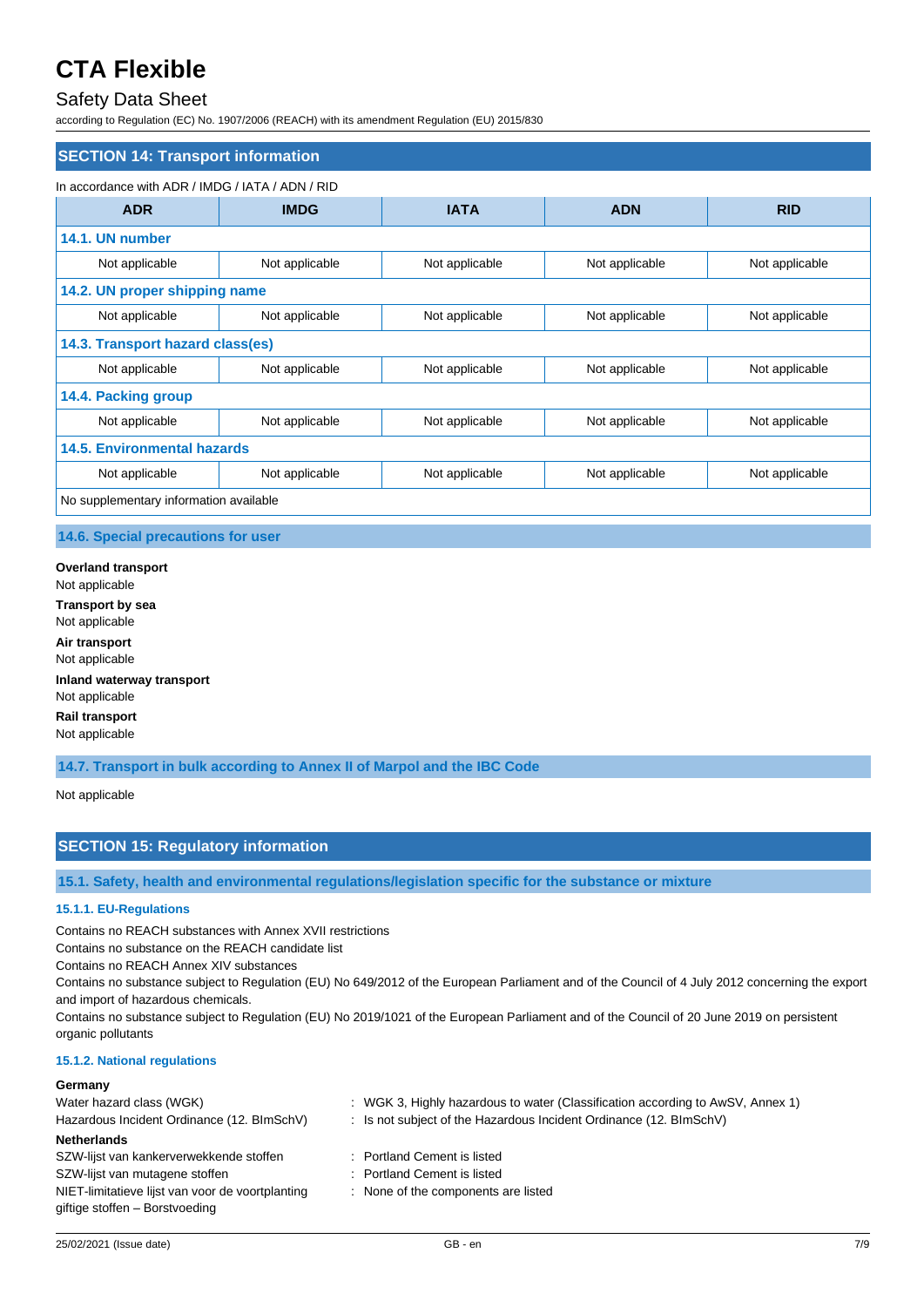## Safety Data Sheet

| according to Regulation (EC) No. 1907/2006 (REACH) with its amendment Regulation (EU) 2015/830 |                                                                             |
|------------------------------------------------------------------------------------------------|-----------------------------------------------------------------------------|
| NIET-limitatieve lijst van voor de voortplanting<br>giftige stoffen - Vruchtbaarheid           | : None of the components are listed                                         |
| NIET-limitatieve lijst van voor de voortplanting<br>giftige stoffen – Ontwikkeling             | : None of the components are listed                                         |
| <b>Denmark</b>                                                                                 |                                                                             |
| Danish National Regulations                                                                    | : Young people below the age of 18 years are not allowed to use the product |
| 15.2. Chemical safety assessment                                                               |                                                                             |

No chemical safety assessment has been carried out

### **SECTION 16: Other information**

| Abbreviations and acronyms: |                                                                                                 |
|-----------------------------|-------------------------------------------------------------------------------------------------|
| ADN                         | European Agreement concerning the International Carriage of Dangerous Goods by Inland Waterways |
| <b>ADR</b>                  | European Agreement concerning the International Carriage of Dangerous Goods by Road             |
| ATE                         | <b>Acute Toxicity Estimate</b>                                                                  |
| <b>BCF</b>                  | <b>Bioconcentration factor</b>                                                                  |
| <b>BLV</b>                  | Biological limit value                                                                          |
| <b>BOD</b>                  | Biochemical oxygen demand (BOD)                                                                 |
| COD                         | Chemical oxygen demand (COD)                                                                    |
| <b>DMEL</b>                 | <b>Derived Minimal Effect level</b>                                                             |
| <b>DNEL</b>                 | Derived-No Effect Level                                                                         |
| EC-No.                      | European Community number                                                                       |
| <b>EC50</b>                 | Median effective concentration                                                                  |
| EN                          | European Standard                                                                               |
| <b>IARC</b>                 | International Agency for Research on Cancer                                                     |
| <b>IATA</b>                 | International Air Transport Association                                                         |
| <b>IMDG</b>                 | International Maritime Dangerous Goods                                                          |
| <b>LC50</b>                 | Median lethal concentration                                                                     |
| LD50                        | Median lethal dose                                                                              |
| <b>LOAEL</b>                | Lowest Observed Adverse Effect Level                                                            |
| <b>NOAEC</b>                | No-Observed Adverse Effect Concentration                                                        |
| <b>NOAEL</b>                | No-Observed Adverse Effect Level                                                                |
| <b>NOEC</b>                 | No-Observed Effect Concentration                                                                |
| OECD                        | Organisation for Economic Co-operation and Development                                          |
| OEL                         | Occupational Exposure Limit                                                                     |
| PBT                         | <b>Persistent Bioaccumulative Toxic</b>                                                         |
| PNEC                        | <b>Predicted No-Effect Concentration</b>                                                        |
| <b>RID</b>                  | Regulations concerning the International Carriage of Dangerous Goods by Rail                    |
| SDS                         | Safety Data Sheet                                                                               |
| <b>STP</b>                  | Sewage treatment plant                                                                          |
| ThOD                        | Theoretical oxygen demand (ThOD)                                                                |
| <b>TLM</b>                  | Median Tolerance Limit                                                                          |